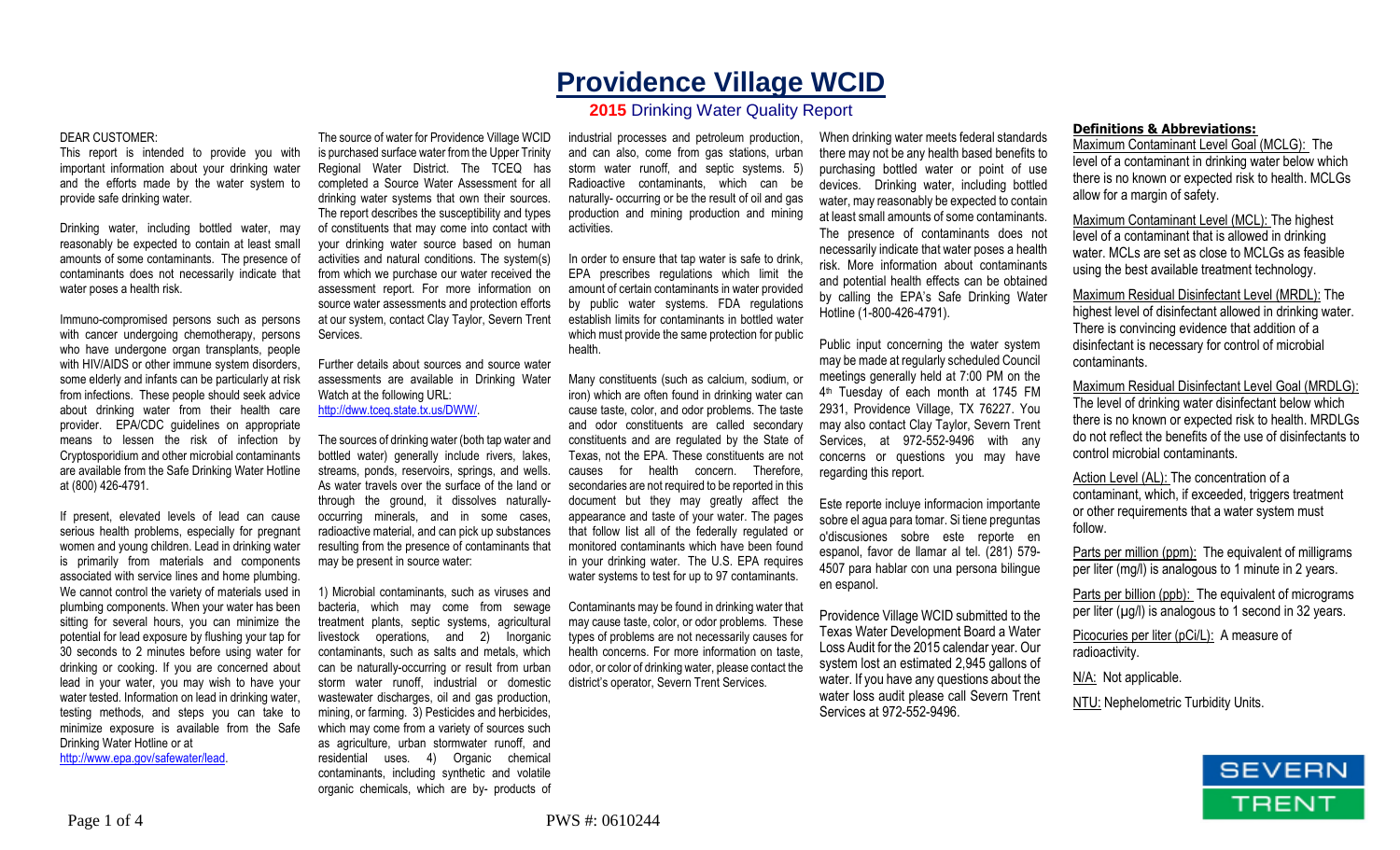| Substance                                                                                                                                                                                                                                     | Unit<br><b>of</b><br><b>Measure</b> | Year | <b>MRDL</b> | Average<br>Level<br><b>Detected</b> | Minimum - Maximum<br>Level<br><b>Detected</b> | <b>MRDLG</b> | $\ln$<br>Compliance | <b>Typical Sources</b>                   |
|-----------------------------------------------------------------------------------------------------------------------------------------------------------------------------------------------------------------------------------------------|-------------------------------------|------|-------------|-------------------------------------|-----------------------------------------------|--------------|---------------------|------------------------------------------|
| <b>Maximum Residual Disinfectant Level</b>                                                                                                                                                                                                    |                                     |      |             |                                     |                                               |              |                     |                                          |
| <b>Chlorine Residual</b>                                                                                                                                                                                                                      | ppm                                 | 2015 | 4.0         | 2.53                                | $0.5 - 3.3$                                   | 4.0          | <b>Yes</b>          | Water additive used to control microbes. |
| <b>VIOLATIONS</b>                                                                                                                                                                                                                             |                                     |      |             |                                     |                                               |              |                     |                                          |
| <b>Violation Type</b>                                                                                                                                                                                                                         |                                     |      |             |                                     |                                               |              |                     | <b>Duration</b>                          |
| <b>FOLLOW-UP OR ROUTINE TAP M/R (LCR)</b>                                                                                                                                                                                                     |                                     |      |             |                                     |                                               |              |                     | 01/01/2015 to 12/31/2015                 |
| <b>Health Effects</b>                                                                                                                                                                                                                         |                                     |      |             |                                     |                                               |              |                     |                                          |
| The Lead and Copper Rule protects public health by minimizing lead and copper levels in drinking water, primarily by reducing water corrosivity. Lead and copper enter drinking water mainly from corrosion of lead and copper<br>Explanation |                                     |      |             |                                     |                                               |              |                     |                                          |
| We failed to test our drinking water for the contaminant and period indicated. Because of this failure, we cannot be sure of the quality of our drinking water during the period indicated.                                                   |                                     |      |             |                                     |                                               |              |                     |                                          |
| <b>Steps to Correct</b>                                                                                                                                                                                                                       |                                     |      |             |                                     |                                               |              |                     |                                          |
| The process for this reporting has been reviewed and corrective action, as well as proper management techniques have been put in place to prevent this from happening in the future.                                                          |                                     |      |             |                                     |                                               |              |                     |                                          |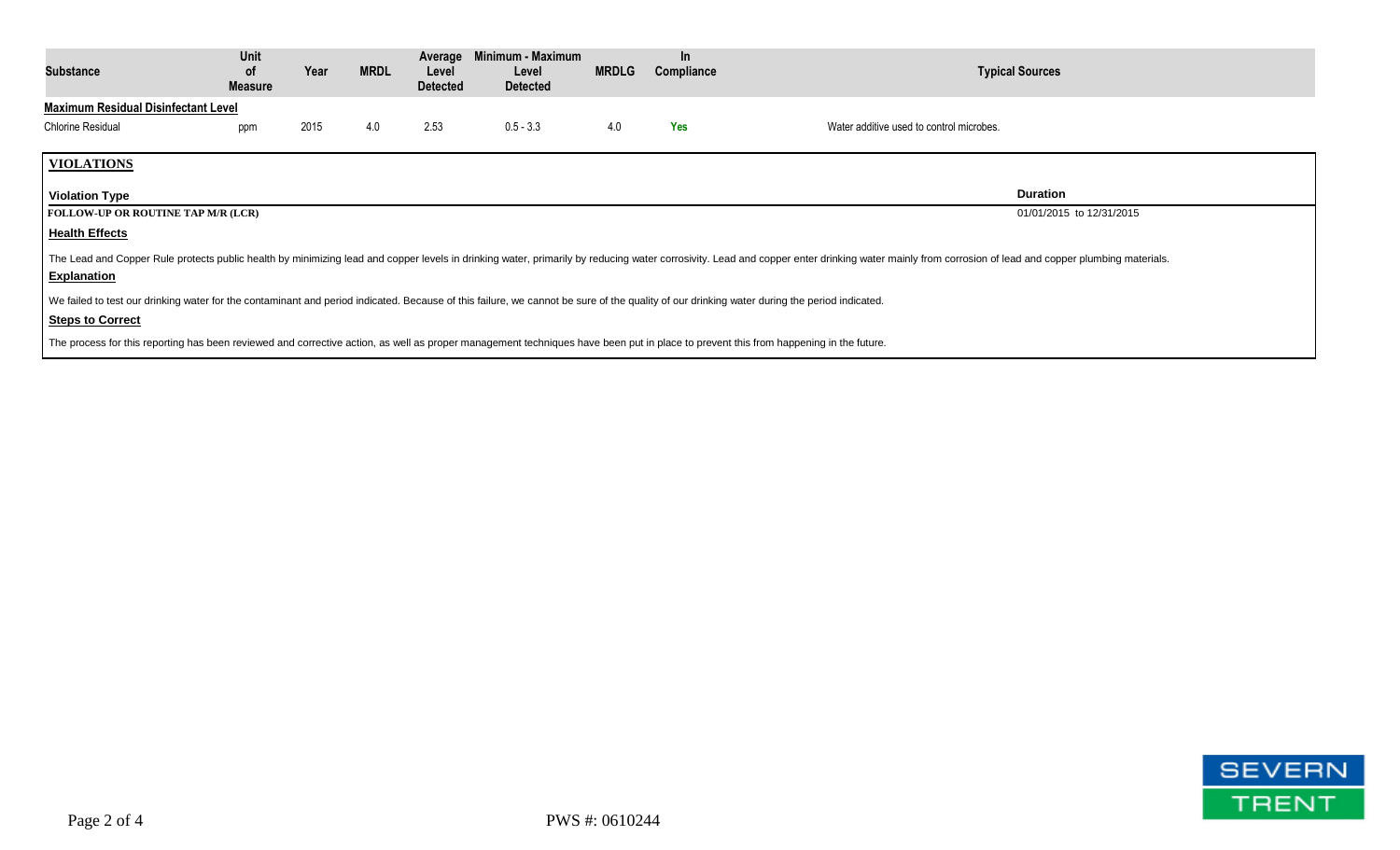### **Our Water Supply System Received Water From City of Denton Water Quality Results are Listed Below**

| <b>Substance</b>                                                                  | Unit<br>0f<br><b>Measure</b> | Year | <b>MCL</b>     | Average<br>Level<br><b>Detected</b> | Minimum - Maximum<br>Level<br><b>Detected</b> | <b>MCLG</b>     | $\ln$<br>Compliance | <b>Typical Sources</b>                                                                                                                                                                                                         |
|-----------------------------------------------------------------------------------|------------------------------|------|----------------|-------------------------------------|-----------------------------------------------|-----------------|---------------------|--------------------------------------------------------------------------------------------------------------------------------------------------------------------------------------------------------------------------------|
| <b>Synthetic Organic Contaminants Including Pesticides and Herbicides</b>         |                              |      |                |                                     |                                               |                 |                     |                                                                                                                                                                                                                                |
| Atrazine                                                                          | ppb                          | 2015 | 3              | 0.12                                | $0.12 - 0.12$                                 | 3               | <b>Yes</b>          | Runoff from herbicide used on row crops.                                                                                                                                                                                       |
| <b>Unregulated Contaminants</b>                                                   |                              |      |                |                                     |                                               |                 |                     |                                                                                                                                                                                                                                |
| Dibromochloromethane                                                              | ppb                          | 2015 | N/A            | 2.9                                 | $1.96 - 3.83$                                 | N/A             | Yes                 | By-product of drinking water disinfection.                                                                                                                                                                                     |
| Chloroform                                                                        | ppb                          | 2015 | N/A            | 1.52                                | $0 - 3.03$                                    | N/A             | Yes                 | By-product of drinking water disinfection.                                                                                                                                                                                     |
| Bromodichloromethane                                                              | ppb                          | 2015 | N/A            | 2.83                                | $1.79 - 3.87$                                 | N/A             | <b>Yes</b>          | By-product of drinking water disinfection.                                                                                                                                                                                     |
| regulation is warranted.<br>Inorganic Contaminants (Regulated at the Water Plant) |                              |      |                |                                     |                                               |                 |                     | Unregulated contaminants are those for which EPA has not established drinking water standards. The purpose of unregulated contaminant monitoring is to assist EPA in determining the occurrence of unregulated contaminants in |
| Nitrate                                                                           | ppm                          | 2015 | 10             | 0.42                                | $0.378 - 0.457$                               | 10 <sup>°</sup> | <b>Yes</b>          | Runoff from fertilizer use; leaching from septic tanks, sewage; erosion of natural deposits.                                                                                                                                   |
| Fluoride                                                                          | ppm                          | 2015 | 4              | 0.43                                | $0.424 - 0.444$                               | 4               | <b>Yes</b>          | Erosion of natural deposits; water additive which promotes strong teeth; discharge from fertilizer and<br>aluminum factories.                                                                                                  |
| Cyanide                                                                           | ppb                          | 2015 | 200            | 45.5                                | $45.5 - 45.5$                                 | 200             | Yes                 | Discharge from plastic and fertilizer factories; discharge from steel/metal factories.                                                                                                                                         |
| Antimony                                                                          | ppb                          | 2015 | 6              | 2.1                                 | $2.1 - 2.1$                                   | 6               | <b>Yes</b>          | Discharge from petroleum refineries.                                                                                                                                                                                           |
| Barium                                                                            | ppm                          | 2015 | $\overline{2}$ | 0.04                                | $0.039 - 0.044$                               | $\overline{2}$  | <b>Yes</b>          | Discharge of drilling wastes; discharge from metal refineries; erosion of natural deposits.                                                                                                                                    |
| Chromium                                                                          | ppb                          | 2015 | 100            | 0.68                                | $0.68 - 0.68$                                 | 100             | <b>Yes</b>          | Natural Erosion                                                                                                                                                                                                                |
| <b>Turbidity</b>                                                                  |                              |      |                |                                     |                                               |                 |                     |                                                                                                                                                                                                                                |
| Turbidity                                                                         | <b>NTU</b>                   | 2015 |                | 0.15                                | $0.05 - 0.25$                                 | N/A             | <b>Yes</b>          | Soil runoff.                                                                                                                                                                                                                   |

Turbidity has no health effects. However, turbidity can interfere with disinfection and provide a medium for microbial growth. Turbidity may indicate the presence of disease-causing organisms. These organisms include bacte symptoms such as nausea, cramps, diarrhea and associated headaches.